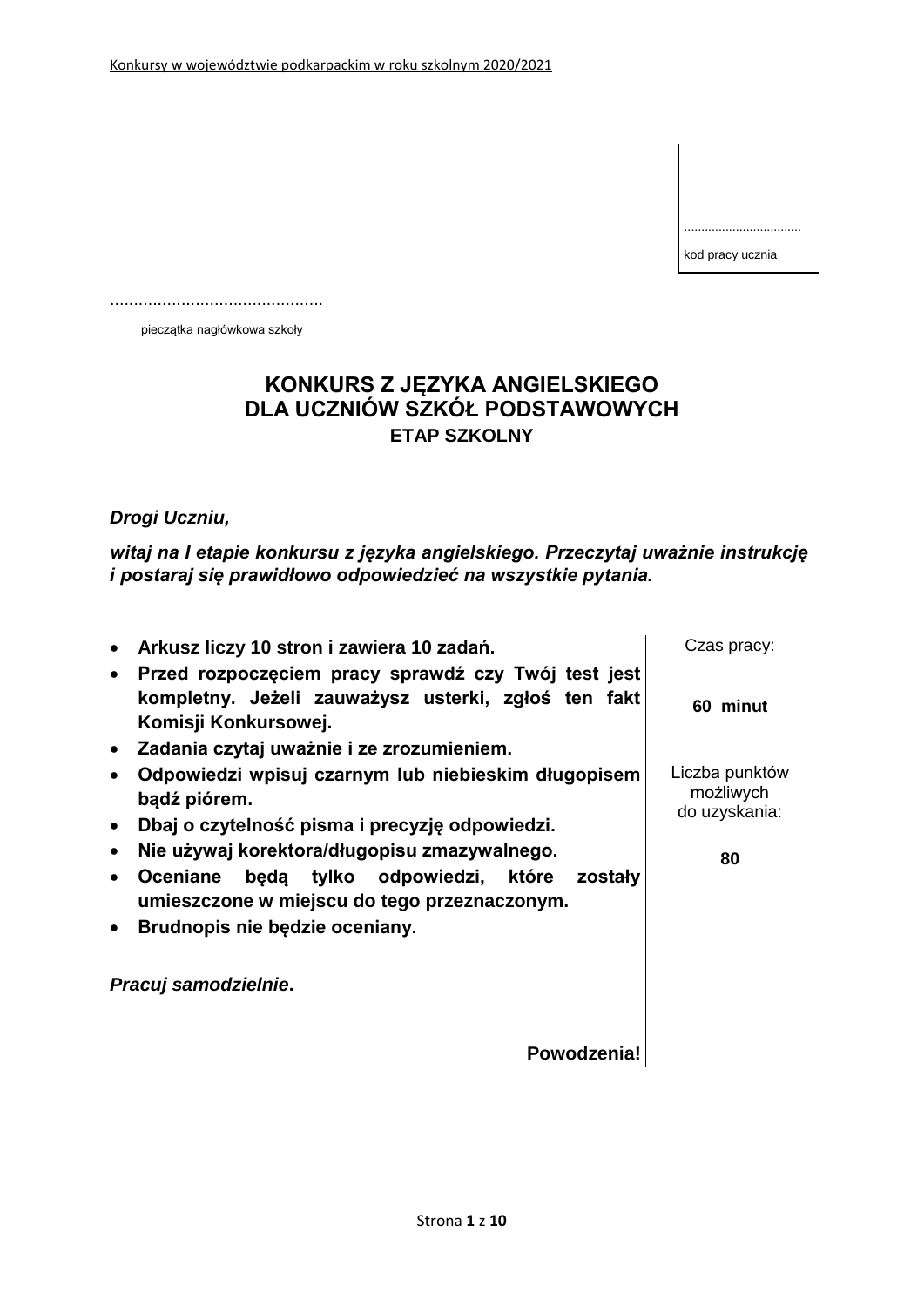*Przeczytaj poniższy tekst. Do poszczególnych akapitów (A-F) dobierz pasujące zdania, podane pod tekstem (1-7) i wpisz odpowiadające im cyfry do tabeli. Jedno zdanie zostało podane dodatkowo i nie pasuje do żadnego akapitu. Za każdą poprawną odpowiedź otrzymasz 1 punkt.*

### TAXI!

### **A Greece**

My parents went on holiday to Crete last year. They got there very early in the morning so the taxi ride from the airport to their hotel was in the dark. They were just beginning to doze off in the back seat when they were thrown violently to one side as the taxi swerved across the road. Suddenly wide-awake they could just make out in the weak headlights the tail of a rabbit as it zigzagged in panic. Thinking that the taxi driver was swerving to avoid the petrified animal my mother was rather taken aback when the driver turned round smacking his lips and cried 'Rabbit! I love the rabbit! My wife cook for me!'

#### **B Colombia**

Before I met my boyfriend, he got a job teaching in Colombia. You can imagine that he was a bit worried about it, all those horror stories about drug gangs and guns, but he was also looking forward to it. Of course, his first view of Bogota was from the taxi window on the way from the airport. The taxi driver was fascinated that his passenger had come from England and he wanted to try out his English. But when he heard that the passenger came from London, he threw both arms up in the air with horror: 'London! Is terrible! Is full of hooligans!'

#### **C Vietnam**

A friend of mine lived in Hanoi for a few years. Taxis there were very cheap and she used them a lot. One night a taxi driver suggested he didn't put the meter on and offered a cheaper price for the journey. Too tired to argue she agreed. But just as the taxi was about to turn the final corner, a man opened the door and jumped in beside her! She thought he wanted a ride so she decided to get out. But the man wouldn't let her pay and started shouting angrily at the driver. To my friend's horror he started hitting the driver around the head. Rather frightened, she got out of the car and ran down the road. Only later did she find out that the taxi driver had been caught stealing from his company and they didn't want him to get away with it.

#### **D The USA**

Imagine how my sister felt when she went off for the first time to New York for a business trip. After a few days she was still amazed at how friendly everyone was to her until she took a taxi back to her hotel one night. First, she gave just the name of the hotel, but when asked, she said the address, too. Then she was asked how to get there but - of course - she didn't have a clue. Imagine how frightened she was when he started ranting and raving at her for not knowing the way. She said it was awful.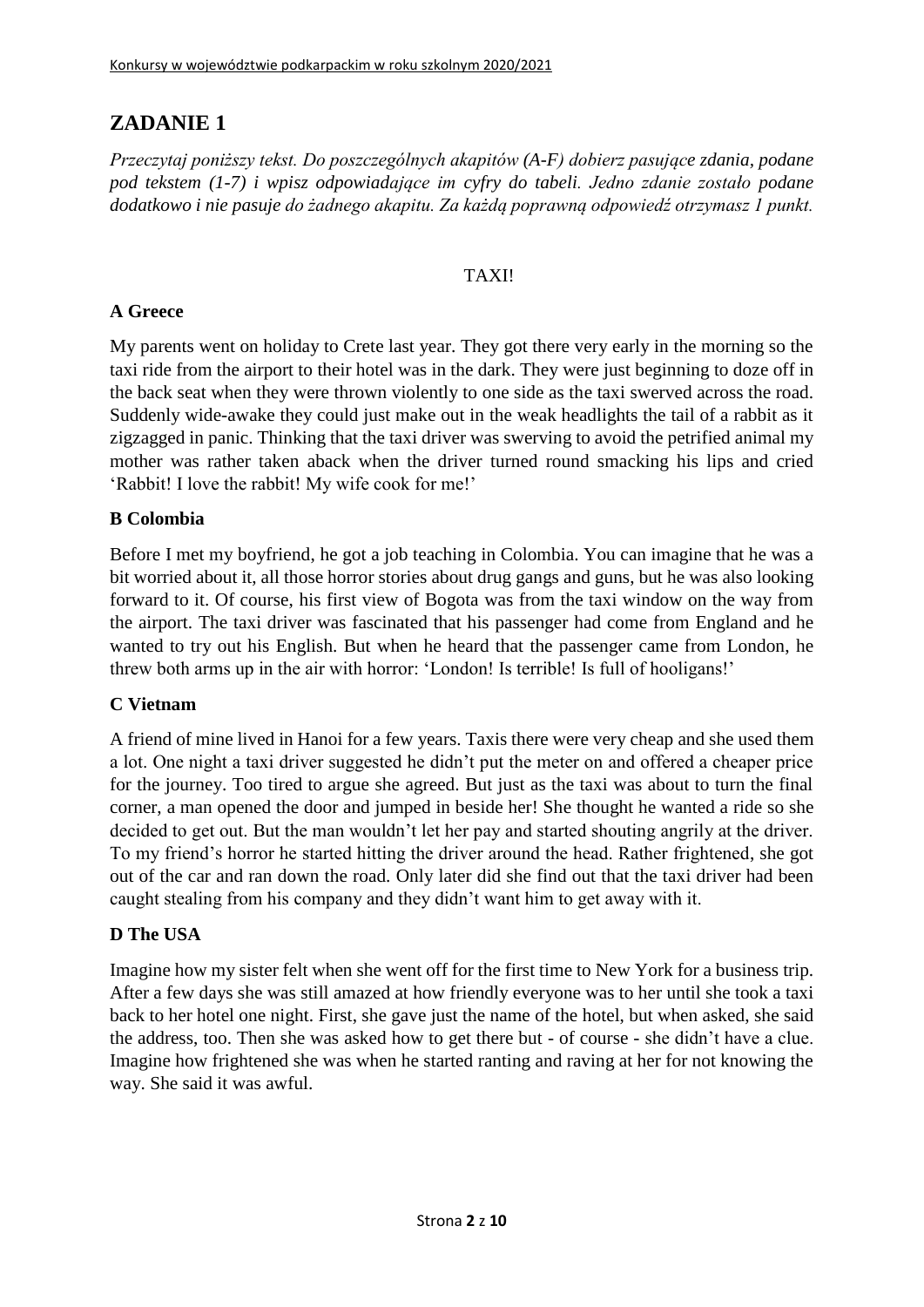### **E The UK**

A friend of a friend was in London for a conference. He took a cab and there were no problems: the driver knew the way and was very cheerful. The problem started when he realised he had stupidly left his laptop on the back seat! He called the company up and, in a panic, went straightaway to their Lost and Found office (missing some of the conferences as a result). He was over the moon to find the laptop waiting for him, and then very surprised that it was one of 2,900 left in taxis over the past six months!

### **F Tunisia**

My brother took a Mediterranean cruise one summer and had a day in Tunis. He spent most of the afternoon in the Medina buying presents when he suddenly realised he'd completely lost track of time and there was only half an hour before the ship left the port. There had been loads of yellow taxis in the centre so he wasn't too bothered until he stood on the pavement and waited for one to appear – and of course there wasn't a single one in sight! Nothing! Frantic, he questioned a passer-by who explained that the cost for the taxi ride goes up in the evening so the taxi drivers disappear until they can charge higher prices! Luckily for my brother, the man then offered to give him a lift and he caught the boat in the nick of time!

*[www.onestopenglish.com](http://www.onestopenglish.com/)*

#### **In this country the passenger:**

1. forgot to take something valuable from the taxi.

- 2. was shocked at a sudden road reaction of the driver.
- 3. had a similar experience to the one in their country.
- 4. witnessed aggressive behaviour due to the driver's illegal actions.
- 5. discovered the reason for not being able to catch a taxi.
- 6. was blamed for not being familiar with the route.
- 7. was initially seen by the driver as a good chance to develop language skills.

**\_\_\_\_\_\_\_\_ / 6 pkt**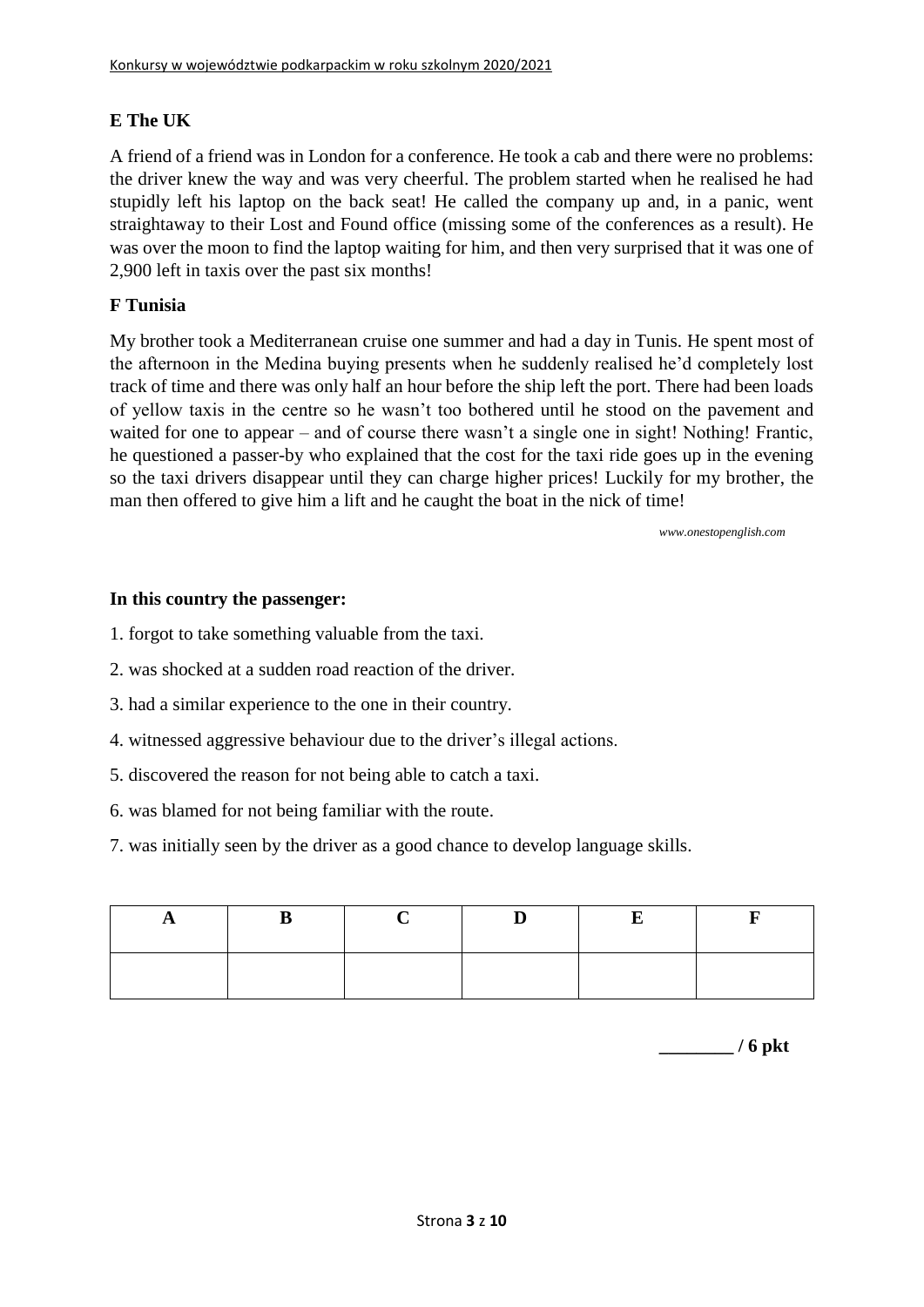*Przeczytaj poniższy tekst. Uzupełnij każdą lukę (1-9) jednym wyrazem tak, aby tekst był poprawny, spójny i logiczny. Za każdą poprawną odpowiedź otrzymasz 1 punkt.*

Dear Sophie,

Please write back soon.

Rachel.

**\_\_\_\_\_\_\_\_ / 9 pkt**

### **ZADANIE 3**

*W poniższych zdaniach z podanych dwóch możliwości wybierz i podkreśl właściwą. Za każdą poprawną odpowiedź otrzymasz 1 punkt.*

PRZYKŁAD: *There are some / any eggs in the fridge.*

- 1. Raphael is a keen **cook / cooker** and always prepares delicious meals.
- 2. My best friend doesn't worry about anything and is always **miserable / cheerful**.
- 3. In my opinion, there should be more facilities for **youth / young** people in our town.
- 4. My dad dropped a brick on his foot and broke two **ankles / toes**.
- 5. The doctor examined my sister and took her **temperature / pain.**
- 6. I really like spending most of my holiday in the **plain / open** air.
- 7. Our school film club is **holding / doing** a meeting next Tuesday.
- 8. Harry dropped his ice-cream on the **earth / ground,** so he couldn't eat it.
- 9. My sister felt so thirsty that she drank three **bins / cans** of Coca-Cola.
- 10. I need to do some sewing. Do you have a **needle / thumb**?

**\_\_\_\_\_\_\_ / 10 pkt**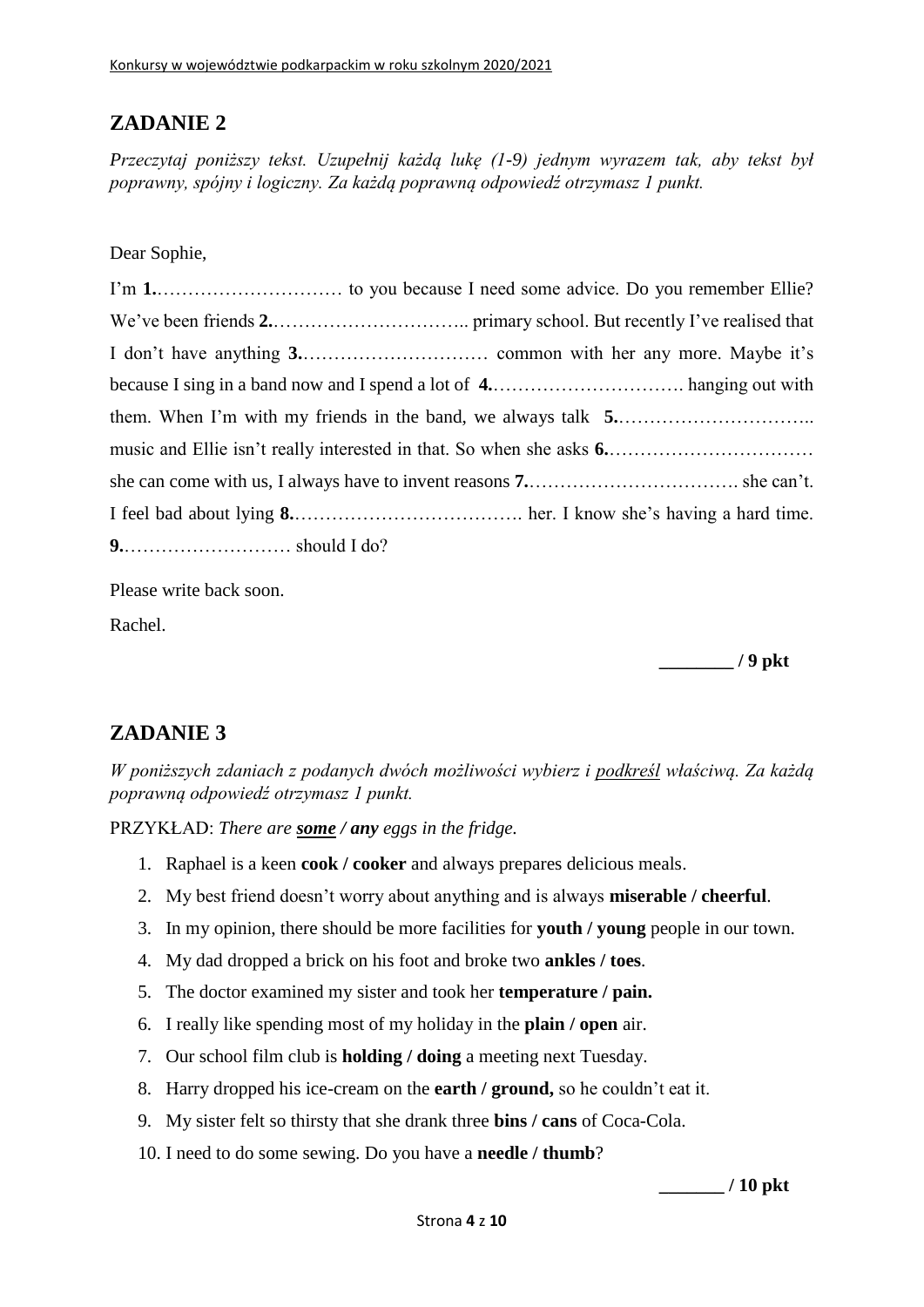*Uzupełnij każde z poniższych zdań jednym wyrazem. Liczba kresek odpowiada liczbie liter w brakującym wyrazie. Pierwsza litera brakującego słowa została podana. Wymagana jest całkowita poprawność ortograficzna wpisywanych odpowiedzi. Za każdą poprawną odpowiedź otrzymasz 1 punkt.*

PRZYKŁAD: *My d*  $i$  *<i>is to become a famous actress.* 

*ODPOWIEDŹ: dream*

- 1.  $\mathbf{D}$   $\mathbf{D}$   $\mathbf{D}$   $\mathbf{D}$   $\mathbf{D}$   $\mathbf{D}$   $\mathbf{D}$   $\mathbf{D}$   $\mathbf{D}$   $\mathbf{D}$   $\mathbf{D}$   $\mathbf{D}$   $\mathbf{D}$   $\mathbf{D}$   $\mathbf{D}$   $\mathbf{D}$   $\mathbf{D}$   $\mathbf{D}$   $\mathbf{D}$   $\mathbf{D}$   $\mathbf{D}$   $\mathbf{D}$   $\mathbf{D}$   $\mathbf{D}$   $\$
- 2. I was at my friend's wedding last Saturday. The bride and the **g \_\_ \_\_ \_\_ \_\_** looked amazing!
- 3. The menu in this restaurant offers a wide  $\mathbf{v}$  \_\_ \_ \_ \_ \_ \_ of Indian dishes.
- 4. The hairdresser took the  $s$   $\_\_\_\_\_\_\_\_\_\_\_\_$  and started trimming Mary's hair.
- 5. What do you most enjoy doing in your  $s_{\text{max}} = \frac{1}{s}$  time?
- 6. Peter **c \_\_ \_\_ \_\_ \_\_ \_\_** a cold last week so he couldn't play in the football match.
- 7. The children decided to play hide and **s \_\_ \_\_ \_\_** in the garden**.**
- 8. Mark and Paul are my  $c_{\text{max}} = 1$  and  $c_{\text{max}} = 1$  and  $c_{\text{max}} = 1$  and  $c_{\text{max}} = 1$  and  $c_{\text{max}} = 1$  and  $c_{\text{max}} = 1$  and  $c_{\text{max}} = 1$  and  $c_{\text{max}} = 1$  and  $c_{\text{max}} = 1$  and  $c_{\text{max}} = 1$  and  $c_{\text{max}} = 1$  and  $c_{\text{max}} =$ company.
- 9. When you play truant, you are regularly  $\mathbf{a}$   $\mathbf{a}$   $\mathbf{a}$   $\mathbf{a}$   $\mathbf{a}$   $\mathbf{a}$   $\mathbf{b}$   $\mathbf{c}$  from school without permission.
- 10. Add a  $\mathbf{p}$  \_\_ \_ \_ of salt to the salad to make it taste better.

**\_\_\_\_\_\_\_\_\_ / 10 pkt**

### **ZADANIE 5**

*Z podanych możliwości wybierz i podkreśl tę, która najlepiej pasuje do podanego zdania. Za każdą poprawną odpowiedź otrzymasz 1 punkt.*

PRZYKŁAD: *My sister works as a …………………. She answers the phone and makes coffee for her boss.*

- *a) assistant b) secretary c) waitress*
- 1. A …………… is not always your blood relative.
	- a) sibling b) niece c) goddaughter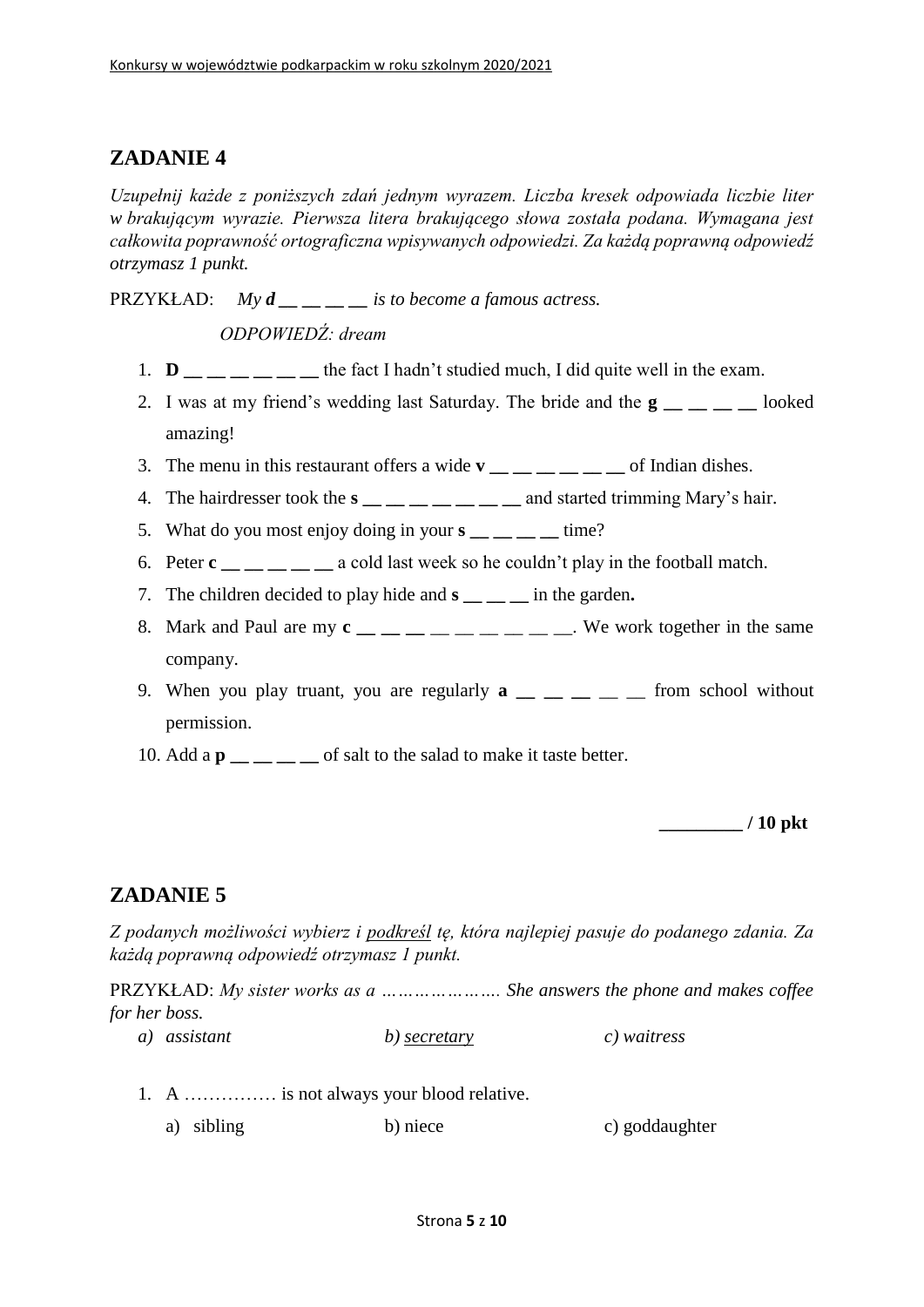|                                                              | 2. First  the onions into small pieces. |                                                                      |                                                                            |  |
|--------------------------------------------------------------|-----------------------------------------|----------------------------------------------------------------------|----------------------------------------------------------------------------|--|
|                                                              | a) chop                                 | b) fold c) peel                                                      |                                                                            |  |
|                                                              |                                         | 3. We enjoyed camping, but we couldn't put up  the insects!          |                                                                            |  |
|                                                              | a) off                                  | b) for                                                               | c) with                                                                    |  |
|                                                              |                                         | 4. The doctor gave Nina a  for some painkillers.                     |                                                                            |  |
|                                                              |                                         | a) prescription b) recipe c) receipt                                 |                                                                            |  |
|                                                              |                                         | 5. I felt really  while I was waiting to meet the star of the film.  |                                                                            |  |
|                                                              | a) excited                              | b) excitement c) exciting                                            |                                                                            |  |
|                                                              |                                         | 6. As cool as a , the robber asked for all the money in the bank.    |                                                                            |  |
|                                                              | a) tomato                               | b) cucumber c) banana                                                |                                                                            |  |
|                                                              |                                         | 7. Rita was sitting at her desk, but Chris was sitting  an armchair. |                                                                            |  |
|                                                              | a) on                                   | $b)$ in                                                              | c) at                                                                      |  |
|                                                              |                                         |                                                                      |                                                                            |  |
|                                                              |                                         | 8. After working in the garden all day my dad was  exhausted.        |                                                                            |  |
|                                                              | a) fully                                | b) completely c) partly                                              |                                                                            |  |
|                                                              |                                         |                                                                      |                                                                            |  |
|                                                              | month.                                  |                                                                      | 9. My grandfather is too old to work. He stays at home and gets his  every |  |
|                                                              | a) salary                               | b) wage                                                              | c) pension                                                                 |  |
|                                                              |                                         |                                                                      |                                                                            |  |
| 10. Have I really won the prize or are you only pulling my ? |                                         |                                                                      |                                                                            |  |
|                                                              | a) leg                                  | b) arm                                                               | c) tongue                                                                  |  |
|                                                              |                                         |                                                                      |                                                                            |  |

**\_\_\_\_\_\_\_ / 10 pkt**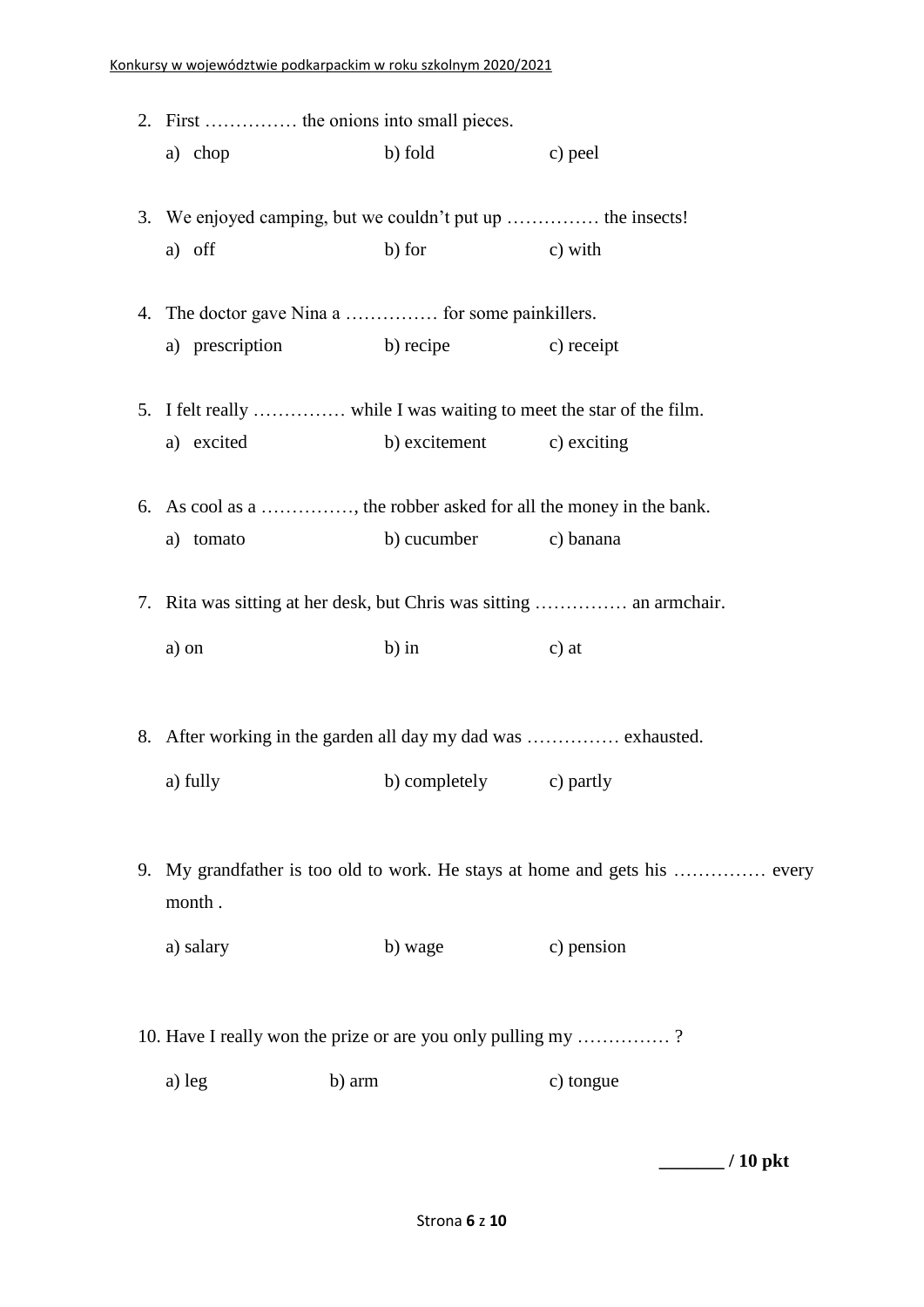*Przetłumacz na język angielski fragmenty zdań podane w nawiasach tak, aby otrzymać logicznie i gramatycznie poprawne zdania. Użyj od 3 do 4 wyrazów. Wymagana jest całkowita poprawność ortograficzna wpisywanych odpowiedzi. Za każdą poprawną odpowiedź otrzymasz 1 punkt.*

PRZYKŁAD: *(Nie mów) ………………………………….. Peter about my birthday party.*

ODPOWIEDŹ: *Don't tell*

| saw a banknote in the grass.                   |  |
|------------------------------------------------|--|
|                                                |  |
| $\mathbf{F}$ and $\mathbf{F}$ and $\mathbf{F}$ |  |

**\_\_\_\_\_\_\_\_ / 5 pkt**

## **ZADANIE 7**

*Uzupełnij każde z poniższych zdań jednym wyrazem, aby było ono logiczne i poprawne gramatycznie. Wymagana jest całkowita poprawność ortograficzna wpisywanych odpowiedzi. Za każdą poprawną odpowiedź otrzymasz 1 punkt.*

PRZYKŁAD: *Is Mark interested ……………………. astronomy?*

### ODPOWIEDŹ: *in*

- 1. I haven't finished the book ………………… . I've read 80 pages so far.
- 2. My wallet has been stolen ………………….. someone.
- 3. We ……………………. better not leave any windows open.
- 4. You might ………………… dropped your phone at the bus-stop.
- 5. There was ………………… much rain last night that the roads were flooded.
- 6. The room wasn't large ……………….. for so many guests.
- 7. ……………….. seems to be something under the wardrobe.
- 8. Alice wants to know what's …………………….. television this evening.
- 9. Jim plays ………………………….. trumpet very well.
- 10. It's extremely important. In fact, it's a ……………………………… of life and death.

**\_\_\_\_\_\_\_\_\_ / 10 pkt**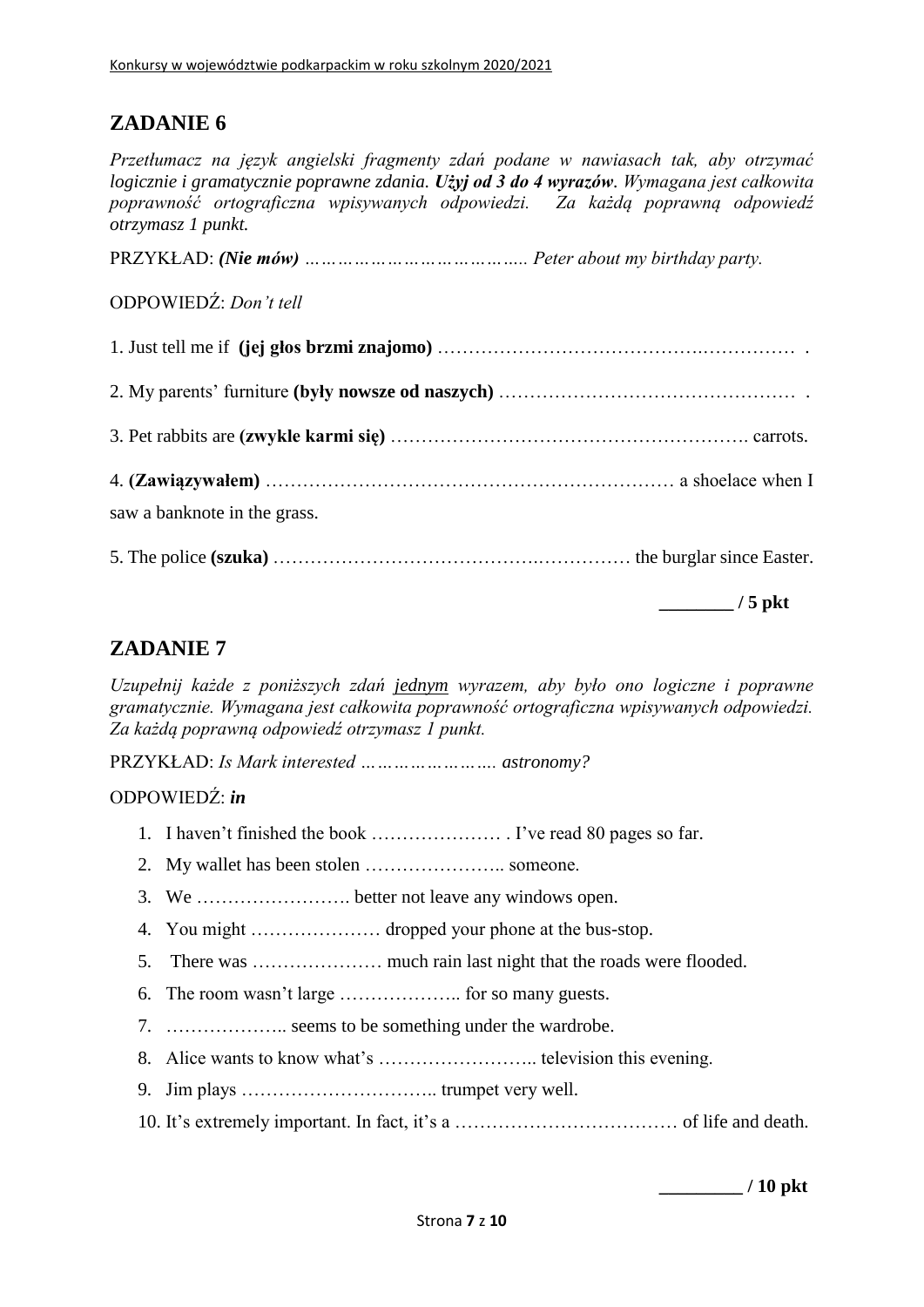*Uzupełnij zdania, wykorzystując podane w nawiasach wyrazy w odpowiedniej formie. Aby otrzymać zdania logicznie i gramatycznie poprawne należy też dodać, jeśli to konieczne, inne niezbędne elementy. Nie należy zmieniać kolejności podanych wyrazów. W każdą lukę możesz wpisać maksymalnie 4 wyrazy. Wymagana jest całkowita poprawność ortograficzna i gramatyczna wpisywanych odpowiedzi. Za każdą poprawną odpowiedź otrzymasz 1 punkt.*

PRZYKŁAD: *It's (bad / hotel) ……………………………….. I've ever stayed in.*

ODPOWIEDŹ: *the worst hotel*

| unforgettable experience.      |                       |
|--------------------------------|-----------------------|
|                                |                       |
|                                |                       |
|                                |                       |
| It's not good for your health. |                       |
|                                |                       |
|                                | $\frac{1}{2}$ / 5 pkt |

# **ZADANIE 9**

*Z podanych trzech możliwości wybierz i podkreśl właściwą. Za każdą poprawną odpowiedź otrzymasz 1 punkt.*

PRZYKŁAD: *I really hate do / to do / doing the housework.*

- 1. If only we **have / had / would have** some money, we could take the bus.
- 2. Can I ask if **do you help / will you help / you will help** me tomorrow?
- 3. Mark was a very bright boy. He **could / was able / couldn't** read at the age of four.
- 4. Take a coat in case it **will get / gets / got** cold.
- 5. This is the first time we **visited / had visited / have visited** Poland.
- 6. Carlos suggested **to spend / spending / spent** the day by the sea.
- 7. There are so **little / many / few** good programmes that I rarely watch TV.
- 8. **Although / In spite of / However** we warned him, Harry still got lost.
- 9. The museum, **whose / which / that** was in a beautiful building, was closed.
- 10. We went to the beach **for / so that / in order to** a swim.

**\_\_\_\_\_\_\_ / 10 pkt**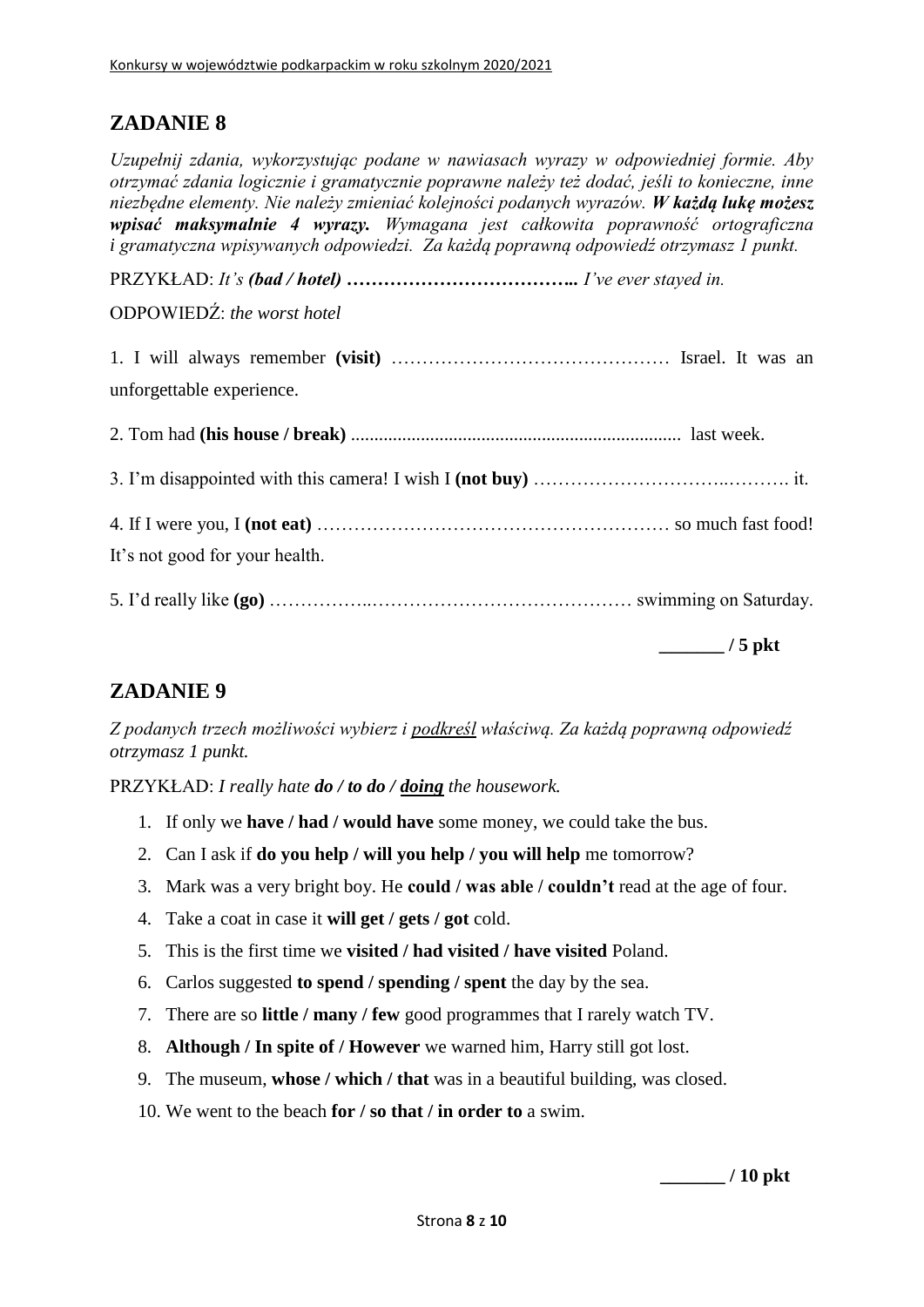*Zadaj pytania o informację zawartą w podkreślonej części poniższych zdań. Wymagana jest pełna poprawność ortograficzna i gramatyczna wpisywanych odpowiedzi. Za każdą poprawną odpowiedź otrzymasz 1 punkt.*

PRZYKŁAD: *This watch belonged to my great-grandmother.*

ODPOWIEDŹ: *Who did this watch belong to?*

1. Mike has been doing grammar exercises **all the afternoon**. ………………………………………………………………………………………………… ? 2. **Romantic comedies** make me cry. ………………………...……………………………………………………………………… ? 3. I went to the supermarket **to buy some food**. ………………………………………………………………………………………………….? 4. Yesterday I felt **absolutely awful.** ………………………………………………………………………………………………….? 5. I drink **a lot of** coffee. .....................................................................................................................................................?

**\_\_\_\_\_ / 5 pkt**